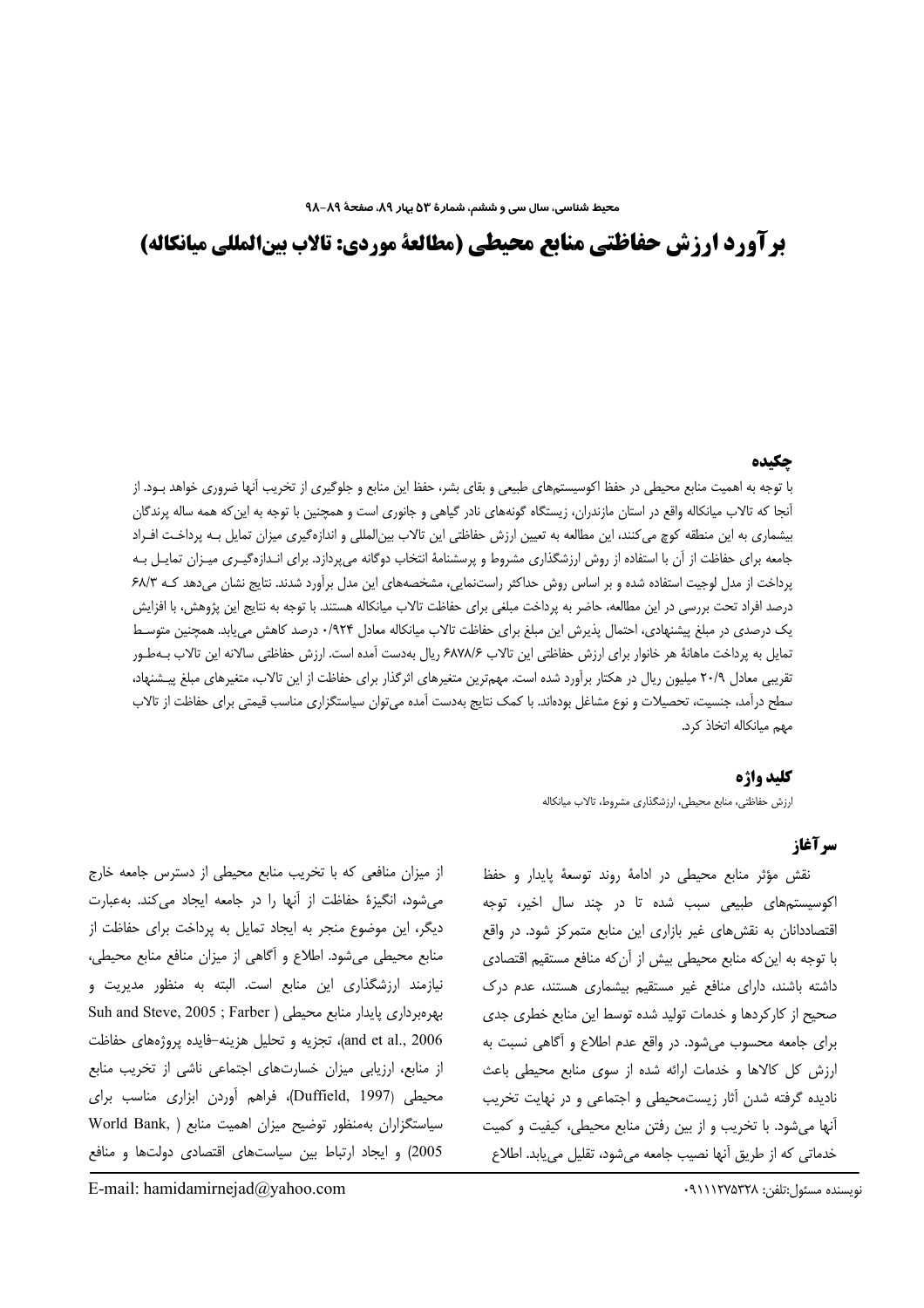منابع محیطی (Tisdell, 2005) و تعیین اولویت سرمایهگذاری در منابع محیطی مختلف مانند أب، جنگل، دریا، کوهها و منابع طبیعی دیگر (World Bank, 2005)، ضروری است منابع محیطی ارزشگذاری شوند.

مطالعات متعددی در چند دههٔ اخیر بهمنظور ارزشگذاری منابع محيطي انجام شده است. Hadker و همكاران(1997) در مطالعهٔ خود به این نتیجه رسیدند که میزان تمایل به پرداخت ماهانه ساکنان بمبئی برای ارزشهای حفاظتی و حفظ سلامت زیستمحیطی پارک ملی بمبئی، ۷/۵ رویپه برای هر خانوار برای مدت ۵ سال (۲ دلار در سال برای هر خانواده) و مجموع تمایل به پرداخت خانوارهای بمبئی، ٢٠ میلیون روپیه در ماه (۴۴۰ هزار دلار) بوده است که این مقدار بهطور سالانه ۲۴۸ میلیون روپیه (۵/۵ میلیون دلار) برای حفاظت پارک ملی مذكور خواهد بود.

در مطالعهٔ Muramira (2000) ، ارزش کارکرد تنوع زیستی اکوسیستم جنگل مابیرا در اوگاندا، با استفاده از اطلاعات بهدست آمده از مطالعات ارزشگذاری مشروط و محاسبهٔ تمایل به پرداخت افراد، برای ٧٢ هكتار از جنگلهای همیشه سبز این منطقه، ٣٠۶ دلار امریکا برأورد شده است. Lehtonen و همکاران (2003) با استفاده از روش ارزشگذاری مشروط نشان دادند که به منظور حفاظت از جنگلهای جنوب فنلاند ۷۳/۸ درصد پاسخگویان، علاقهمند به افزایش حفاظت بوده و حاضر به پرداخت مبلغی برای حفاظت جنگلها بودند. ۱۵/۸ درصد، از افزایش حفاظت حمایت کرده، اما پولی بابت آن پرداخت نمی کنند و ۵/۵ درصد بی تفاوت و ۴/۹ درصد خواستار کاهش حفاظت جنگلها بودند.

به منظور تعیین ارزش وجودی سالانهٔ هر هکتار از جنگلهای شمال ایران از روش ارزشگذاری توسط Amirnejad و همکاران (2006) استفاده شد و ارزش وجودی سالانه هر هکتار از جنگلهای شمال ایران، ۱/۲ میلیون ریال برآورد شد. Shrestha و همکاران (2007) در بررسی ارزش تفریحی منطقهٔ رودخانهای آپالاچیکولا در فلوریدا به تحلیل تقاضای بازدیدکنندگان پرداخته و به این نتیجه رسیدند که بازدیدکنندگان بهطور متوسط برای هر روز ۷۴/۱۸ دلار پرداخت می کنند. عسگری و مهرگان (۱۳۸۰) در مطالعهٔ خود با استفاده از روش ارزشگذاری مشروط نشان دادند که خانوارها تمایل دارند به طور متوسط مبلغی درحدود ۱۵۶ تومان بابت ورود به محوطه باستانی گنجنامه به ازای هر بار بپردازند. این مقادیر می توانند راهنمای مناسبی برای سیاستگزاران و برنامهریزان میراث فرهنگی کشور

بهمنظور تعیین بهای بلیط بازدید از این نوع آثار، تأمین مالی هزینههای ارائه خدمات و زیرساختها و همچنین ارزیابی سیاستهای حفاظت و نگهداری از این نوع آثار باشد. امیرنژاد و خلیلیان(۱۳۸۵)، در مطالعهٔ خود نشان دادند که ۸۱/۷ درصد افراد تحت بررسی، حاضر به پرداخت مبلغی برای حفاظت پارک جنگلی سی سنگان هستند و متوسط تمایل به پرداخت افراد برای ارزش حفاظتی پارک جنگلی سی سنگان، ۶۳۶۵ ریال برای هر خانواده برآورد شده است. همچنین، امیرنژاد (۱۳۸۶) با استفاده از روش ارزشگذاری مشروط، تمایل به پرداخت سالانهٔ هر خانوار برای حفاظت پارک ملی گلستان را ۱۷۲۸۰۰ ريال برآورد كرده است.

یکی از مفیدترین منابع زیستمحیطی، تالابها هستند که در طول زمان بالاترین تخریب را داشتهاند. تالابها نواحی پرأبی|ند که بهعنوان عامل كنترل كننده محيط زيست مطرح بوده و محلى براى زندگی گیاهان و جانوران هستند. آنها در واقع زمینهایی با پوشش أبهای کمءمقاند. بهعبارتی دیگر، مردابی که گل و لای آن تا بالای زانوی انسان را فرا میگیرد، در واقع تالاب است (فلیحی، ۱۳۸۴).

تالابها كالاها و خدمات زيستمحيطى متعددى را به بشر و همچنین به آبزیان، پرندگان، گیاهان و … ارائه میدهند. تالابها را می توان شاهکار خلقت به حساب أورد و در واقع در مجموعهٔ منابع طبیعی، کمتر زیستگاه مهمی را میتوان پیدا کرد که تا بدین حد در مورد أنها غفلت شده باشد.

این مناطق را می توان از جمله نظامهای حیات بخشی به حساب اًورد که مطلقاً جایگزین ندارند. با وجود رشد اَگاهی مردم و کشورها نسبت به اهمیت محیطهای طبیعی، بویژه تالابها، هنوز درک واقعی از اهمیت، کارکرد و حساسیت این زیستگاههای حیاتی و پیچیده، بسیار پایین است. بسیاری از دانشمندان محیطزیست و اقتصاددانان معتقدند که بسیاری از کارکردهای تالابها، بویژه منافع اقتصادی أنها مورد توجه قرار نگرفته و بر همین اساس در چهار دههٔ اخیر، ارزشگذاری اقتصادى تالابها بشدت مورد توجه اقتصاددانان محيط زيست قرار گرفته است.

با توجه به اهمیت تالابها، مطالعهٔ حاضر به بررسی و تعیین عوامل مؤثر بر تمايل به پرداخت افراد جامعه براى حفاظت از تالاب بین المللی میانکاله پرداخته و میانگین تمایل به پرداخت سالانهای که هر خانواده حاضر است براي حفظ و حراست اين تالاب بپردازد، برآورد می کند. در پایان نیز، ارزش حفاظتی به ازای هر هکتار از این تالاب تعيين مي شود.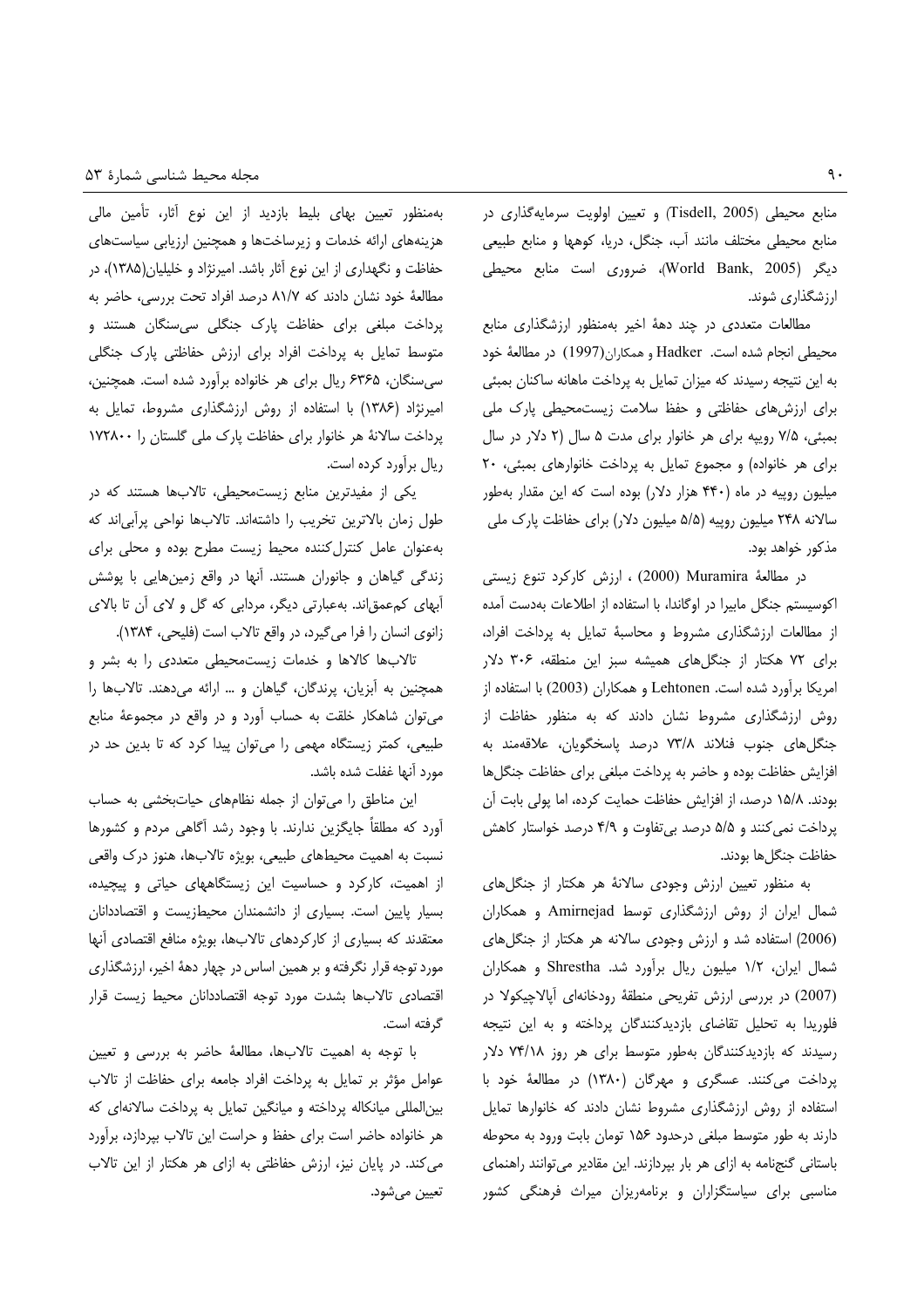# مواد و روشها منطقة مورد مطالعه

در ایران چندین تالاب ملی و بین المللی وجود دارد که یکی از مهمترین آنها تالاب میانکاله است. این تالاب بینالمللی که یکی از پناهگاههای مهم حیات وحش کشور است از سال ۱۳۴۸ جزء منطقه حفاظتشده بوده و پس از آن، با توجه به ویژگیهای بومشناختی، به عنوان رویشگاه و زیستگاه تعداد بیشماری از گونههای در معرض خطر و بویژه پرندگان مهاجر آبزی شد. همچنین، این تالاب در سال ۱۳۵۵ به عنوان یکی از ذخیرهگاههای زیست سپهر به کمیتهٔ برنامهٔ انسان و کره مسکون یونسکو معرفی شد.

در واقع این تالاب به همراه تالاب انزلی دو تالاب بینالمللی شمال ایران را تشکیل می دهند. این منطقه از دو اکوسیستم بارز تالابی و شبهجزیره تشکیل شده و یکی از زیستگاههای مهم و باارزش یرندگان آبزی و خشکزی است (سازمان محیط زیست استان مازندران،  $\Lambda$ 

تالاب میانکاله به لحاظ داشتن ویژگیهای طبیعی خاص خود یکی از بارزترین زیستگاههای مجموعهٔ گیاهی و جانوری در ایران و جهان محسوب مي شود.

این پناهگاه از دو قسمت محیط آبی و خشکی تشکیل شده و جمعاً با مساحت ۶۷۳۴۸/۷ هکتار در منتهی|لیه شرق استان مازندران و قسمتی از غرب استان گلستان واقع شده است. این تالاب علاوه بر این که زیستگاه دائمی بسیار مناسبی برای پرندگان بومی نظیر قرقاول و دراج است به علت دارا بودن شرایط خاص اقلیمی همه ساله در فصل زمستان زیستگاه و پناهگاه مناسبی برای زمستان گذرانی بیش از نیم میلیون پرندگان مهاجر است که از سیبری به این مناطق گرمسیری مهاجرت میکنند. بهطوری که در آن نمونهای از پرندگان مهاجر شامل فلامینگو، غاز خاکستری، غاز پیشانی سفید کوچک، پلیکان، لکلک سیاه، نوعی کبک، انواع مرغابی و … به سر می برند. یستانداران موجود در آن شامل خوک وحشی، شغال، جوجهتیغی، خرگوش، روباه و … هستند (سازمان حفاظت محیط زیست استان مازندران، ۱۳۸۷).

علاوه بر مطالب بیان شده، میانکاله شبهجزیرهای است که از نظر اقتصادی دارای اهمیت بسیار است و ۵۰ درصد خاویار ایران در این مکان بهدست می آید. همچنین، ۲۴ گونه آبزی که ۸ گونه از آنها جزء گونههای وارداتی و ۱۶ گونه، بومی دریای خزر هستند، در این تالاب وجود دارند.

خلیج میانکاله از مناطق بزرگ تخمریزی دریای خزر است. با گرم شدن آب و هوا در بهار، ماهیان کپور برای تخم,ریزی از دریای خزر به این منطقه مهاجرت می کنند و پس از تخمریزی در اواخر بهار به دریا میروند و ماهیان کفال جایگزین آنها میشوند. (سازمان شیلات استان مازندران، ۱۳۸۷). گیاهان شبهجزیره میانکاله دارای ارزش دارویی، ارزش غذایی، ارزش زینتی، صنعتی و تجاری هستند. ارزشهای اکولوژیکی این تالاب شامل ارزش تثبیت کننده خاک و شنهای روان، ارزش کاربردی فضای سبز، و ارزش تغذیه پرندگان است (سازمان حفاظت محيط زيست استان مازندران، ١٣٨٧).

بهطوركلي منشاء مواد مادري خاك شبهجزيرة ميانكاله، اراضي ساحل جنوبی خلیج گرگان و تالاب میانکاله، حاصل رسوبات دریایی و أبرفتهای انتقالی توسط ۱۵ رشته رودخانه دائمی و فصلی است که از حوزه های أبخیز بالادست حمل شدهاند. شبهجزیرهٔ میانکاله به لحاظ شرایط خاص شکل ظاهری عاری از هر گونه عوارض طبیعی از جمله کوه، دشت و دره و عدم هر گونه آبراهه بهشکل رودخانه، مسیل و شرایط زمینساختی و شنی بودن سطح زمین، فاقد جریانات سطحی بوده و هرگونه نزولات آسمانی به لحاظ توانایی نفوذ زیاد خاک به سفرهٔ أبهای زیرزمینی میپیوندد و با أب دریای نفوذیافته در مخازن زیرزمینی، آب قابل استفاده برای مصرف شرب در شبهجزیره میانکاله را بهوجود آورده است، بهطوریکه برای شرب دامداران بالفعل و احشام آنها هيچ محدوديت آب شرب وجود ندارد. با توجه به ميزان متوسط بارندگی سالانه و وسعت محدودهٔ، بیلان حجم أب تولید شده در سطح دشت، رقمی برابر ۳۵۰/۶ میلیون مترمکعب است. همچنین، حجم جریان أبهای سطحی که از طریق رودخانهها و مسیلهای متعدد وارد دشت میشود بالغ بر ۱۳۰ میلیون مترمکعب در سال برآورد شده است. ضمن آن که حجم آب ورودی زیرزمینی در این تالاب برابر ۷۲/۴ میلیون مترمکعب است. مطالعات و بررسیهای بهعمل آمده مبین این است که از ۱۷۹ گونه گیاهان شناسایی شده در پناهگاه وحش میانکاله متجاوز از ۱۰۸ گونه گیاهی (۶۰/۳۴ درصد) در رویشگاههای جلگهای حضور دارند و بقیه به تعداد ۷۱ گونه بهترتیب ۲۰/۶۷ درصد در رویشگاههای شنی، ۱۲/۸۵ درصد در رویشگاههای شورزا و ۶/۱۵ درصد نیز در اراضی باتلاقی دیده می شوند (سازمان حفاظت محیط زیست استان مازندران، ۱۳۸۷).

بهطور كلي، ارزش هاي اقتصادي اين تالاب شامل كاربرى فضاي سبز، تهیهٔ حصیر، چوب و سوخت برای افراد بومی منطقه، محیط مناسب برای پرورش طیور، تعلیف گوسفند و بز، گاو و گاومیش، تغذیهٔ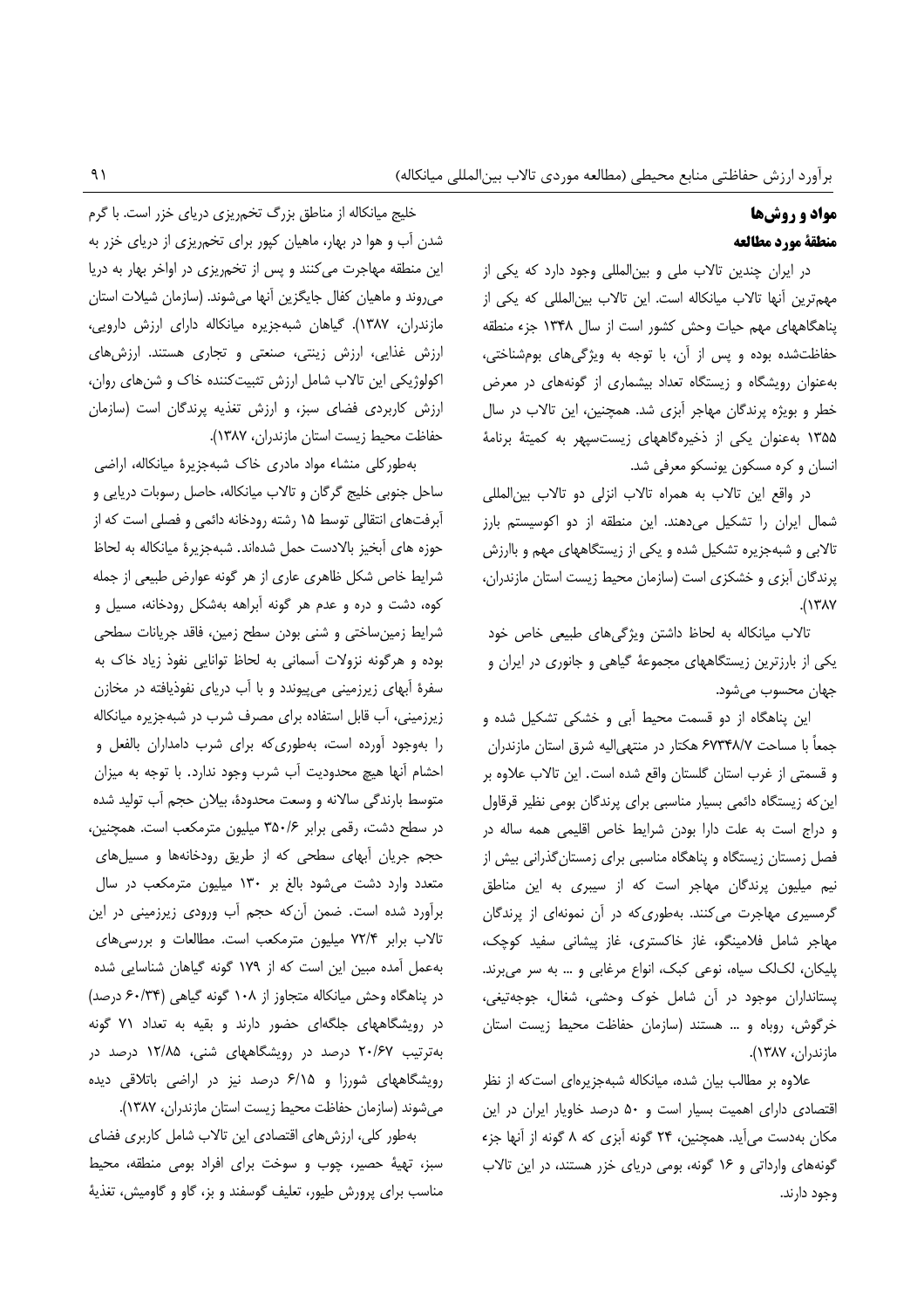انسان، انواع گیاهان دارویی، و ایجاد اشتغال برای افراد منطقه است. همچنین، از ارزش های اکولوژیکی این تالاب میتوان به مواردی مثل تثبیت خاک، تثبیت تپههای شنی، تغذیه پرندگان و زیستگاه پرندگان اشاره کرد.

### روش شناسي تحقيق

تکنیک ارزشگذاری مشروط`(CVM) برای برآورد منافع کالاها و خدمات محیطی و مانند آنها استفاده میشود. هدف از این روش بهدست آوردن برآوردى دقيق از منافعى است كه در اثر تغيير سطوح تولید، و یا قیمت برخی کالا و خدمات عمومی و غیر بازاری بهوجود می آید. روش ارزشگذاری مشروط، اولین بار در سال ۱۹۴۷ توسط کریسی– وانتراپ` معرفی و برای اولین بار توسط دیویس` در سال ١٩۶٠ استفاده شد(Mitchell and Carson, 1989). اين روش بهطور متداول برای دو ارزش مهم و اصلی، یعنی ارزش وجودی و ارزش انتخاب، مفيد و قابل استفاده است (Venkatachalam, 2003).

این روش، تمایل به پرداخت ّٔ(WTP) افراد را در قالب ابزارهای فرضی تعیین می کند (Lee and Han, 2002). در واقع در این روش به منظور تعيين ارزش اقتصادى كالاها و خدمات زيستمحيطى لازم است تا به افراد مراجعه شود، به همین دلیل روش ارزشگذاری مشروط را غالباً روش ترجيح نيز ميiامند (Venkatachalam, 2003).

در نظریههای اقتصادی، تغییر در رفاه مصرف کنندگان با برآورد مازاد و تغییرات جبرانی که مبین تمایل به پرداخت برای کالاها نیز است اندازهگیری میشود (Bocksteal and McConnell, 2007) که برای برآورد آنها با استفاده از دادههای پرسشنامههای انتخاب دوتایی از الگوی تفاضلی رضامندی<sup>۵</sup> استفاده میشود (Hanemann, 1984). در روش پرسشنامهای انتخاب دوتایی، پاسخدهنده با دو انتخاب بله، یا خير نسبت به مبلغى پيشنهادى روبهروست. براى تحليل وبراورد مناسبتر تمایل به پرداخت افراد بهتر است از روش پرسشنامهای Marta-Pedroso and et al., ) انتخاب دوتايى دو بعدى استفاده شود 2007). در این روش، پاسخ دهنده با چند مبلغ پیشنهادی مواجه است که با توجه به پاسخ او نسبت به یک پیشنهاد، پیشنهادهای دیگری به او داده می شود. در واقع پیشنهاد بیشتر، به جواب بله، یا خیر و یا عکس العمل پاسخگو در پیشنهاد اولیه بستگی دارد. در الگوی تفاضلی رضامندی، تابع رضامندی غیر مستقیم هر فرد (U) بستگی به درآمد وی، خصوصیات فردی و کیفیت کالای زیستمحیطی که ارزشگذاری می شود، دارد. فرد زمانی حاضر به پرداخت برای حفاظت منابع محیطی خواهد بود که رضایت او زمانی که از منبع مورد نظر حفاظت می کند و

مبلغی را برای آن میپردازد نسبت به زمانی که از آن حفاظت نمی کند، بزرگتر باشد. این مطلب به بیان ریاضی بهصورت رابطهٔ ۱ خواهد بود :(Hanemann, 1994 :Lee and Han, 2002)

 $U(1, Income - Bid; S) + \varepsilon_1 \ge U(0, Income; S) + \varepsilon_0$  $(1)$ 

در این رابطه،U رضامندی غیرمستقیمی است که هر فرد بهدست می آورد. Income درآمد ماهانه افراد بوده و Bid مبلغی است که فرد  $S$  از درآمد خود کم کرده و برای حفاظت از منبعی خاص می پردازد. دیگر ویژگیهای اجتماعی- اقتصادی افراد است.  $\varepsilon_0$  و ع متغیرهای تصادفی اند (اجزای اخلال) با میانگین صفر که بهطور برابر و مستقل توزیع شدهاند.

در تابع رضامندی غیرمستقیم (U(0 عدد صفر برای زمانی است که فرد برای منبعی خاص مبلغی را نیرداخته و در نتیجه از منبع مورد نظر حفاظت نمی کند و عدد یک برای حالت عکس آن است. در نتیجهٔ تفاضل مطلوبيت (AU) نيز تابعى از S dncome و Bid خواهد بود كه بهصورت رابطة (٢) است (Lee and Han, 2002):

 $\Delta U = (1, Income - Bid; S) - U(0, Income; S) + (\varepsilon_1 - \varepsilon_0)$  (2) چنانچه  $\Delta U$ بزرگتر از صفر باشد پاسخ<هنده رضامندی خود را با "بلی گفتن" و موافقت با پرداختن مبلغی برای حفاظت از تالاب حداکثر می کند. بهطوری که از هر فرد سئوال می شود که برای حفاظت از تالاب میانکاله حاضرید مبلغ پیشنهاد (ریال) را بپردازید. پاسخ فرد به این سئوال بلی یا خیر است. همانطوری که اشاره شد عوامل S Jncome و Bid این پاسخ (بلی یا خیر) را تحت تأثیر قرار می دهند. در نتیجه، تابع اقتصادسنجی که متغیر وابستهٔ آن صفر، یا یک است خواهیم داشت. برای برآورد توابع رگرسیونی با متغیر وابسته صفر و یک از الگوهای لوجیت، توبیت و پروبیت استفاده می شود که نتايج اين الگوها تفاوت چنداني با هم ندارند (Greene, 2002). از آنجا كاربرد الگوى لوجيت در محاسبات راحتتر است در اين مطالعه نيز به منظور برآورد ارزش حفاظتى تالاب ميانكاله و همچنين براى بررسى تأثیر متغیرهای مختلف توضیحی بر میزان تمایل پرداخت افراد از مدل لوجیت استفاده شده است. توزیع احتمال تجمعی لوجیت به صورت :(ابطة (٣) است (Greene, 2002):

$$
P_i(Y=1) = \frac{1}{1 + \exp(-\beta X)}
$$
 (3)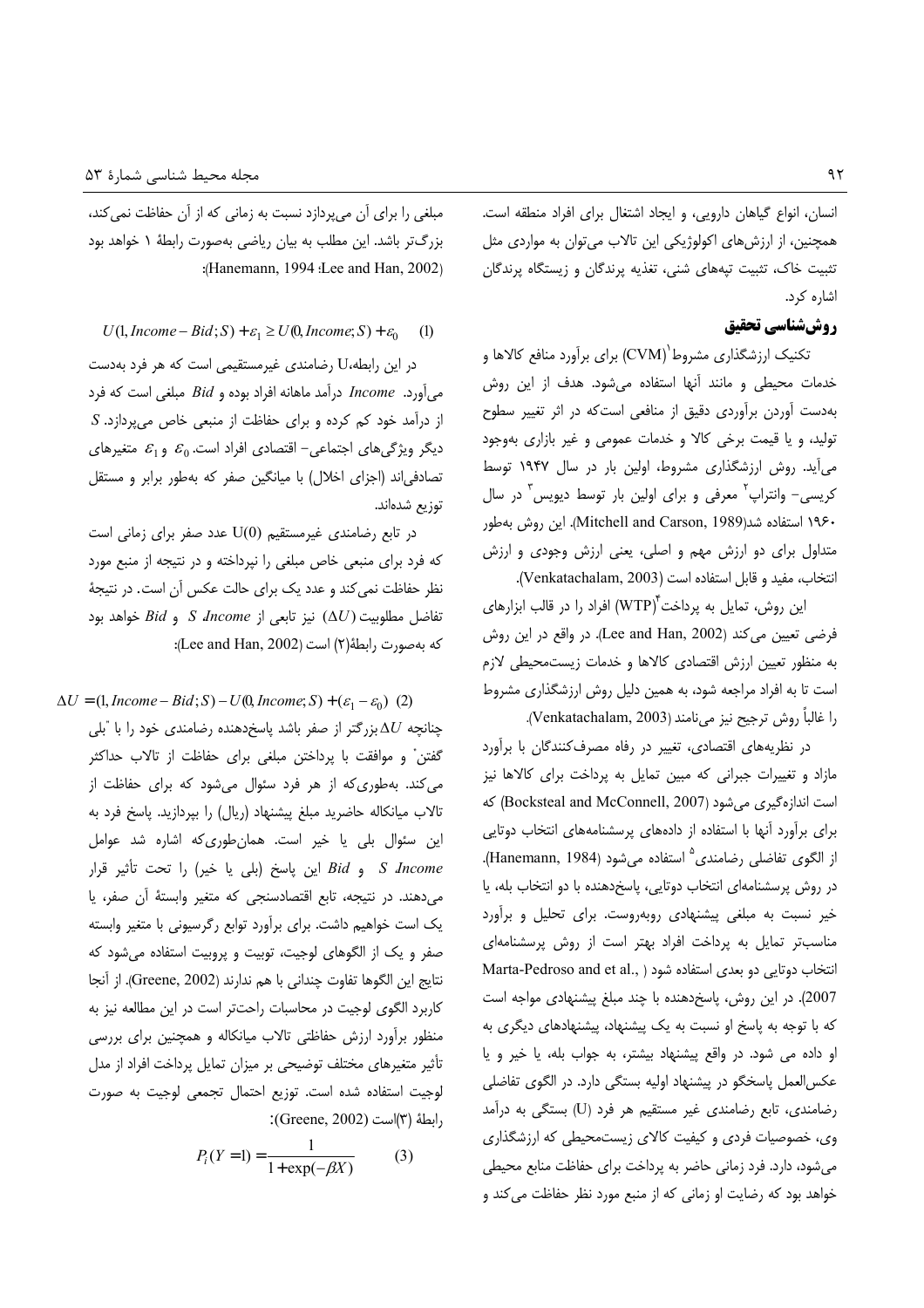$\beta$  که  $P_i(Y=1)$  احتمال پذیرش پیشنهاد،  $X$  متغیرهای توضیحی و  $P_i$  مشخصههای الگو را نشان میدهد. بر اساس مدل لوجیت، احتمال این که فرد *i ی*کی از پیشنهادها را بیذیرد)، بهصورت رابطهٔ (۴) بیان می شود (Hanemann, 1994):

$$
P_i = F_{\eta}(\Delta U) = \frac{1}{1 + \exp(-\Delta U)}
$$
  
= 
$$
\frac{1}{1 + \exp\{-(\alpha - \beta. \text{Bid } + \gamma. \text{ Income } + \theta. S)\}}
$$
(4)  
Equation 1. (4)

که در آن $F_\eta(\Delta U)$  تابع توزیع تجمعی با استاندارد بوده و  $\beta$ ،  $\gamma$  و  $\theta$  ضرایب برآورد شدهای هستند که پیش بینی می شود 0≥ 6 ، 0< 6 و 0<  $\theta$  باشند. مشخصههای مدا لوجيت با استفاده از روش حداكثر راستنمايي برآورد مي شوند ( Judge and et al., 1988). سپس مقدار انتظاری تمایل به پرداخت به وسیله انتگرال گیری عددی در محدودهٔ صفر تا بالاترین پیشنهاد (M) بهصورت رابطةً (۵) محاسبه مي شود(Lee and Han, 2002 :(Hanemann, 1994

$$
E(WTP) = \int_{0}^{M} F_{\eta}(\Delta U) dBid
$$
  
= 
$$
\int_{0}^{M} \left( \frac{1}{1 + \exp\{-(\alpha^* + \beta.Bid)\}} \right) dBid
$$
 (5)

که  $E(WTP)$  مقدار پیش بینی شده تمایل به پرداخت افراد جامعه است و $\alpha^*$  عرض از مبدأ تعديل شده است كه بهوسيلهٔ جملهٔ اجتماعی- اقتصادی به جملهٔ عرض از مبدأ اصلی (a) اضافه شده است. یکی از اهداف مهم در برآورد مدل لوجیت، پیش بینی آثار تغییر  $i$  در متغیرهای توضیحی بر احتمال پذیرش مبلغ پیشنهادی توسط فرد  $(X_{ik})$  است. برای ارزیابی آثار تغییر در هر یک از متغیرهای مستقل بر احتمال پذیرش مبلغ پیشنهادی، باید از رابطهٔ (۴)مشتق جزئی گرفته شود تا اثر نهايي متغيرها بهدست آيد (Judge and et al., 1988):

$$
\frac{\partial P_i}{\partial X_{ik}} = \frac{e^{\Delta U}}{(1 + e^{\Delta U})^2} \beta_k \qquad (6)
$$

w سرانجام کشش پذیری متغیر توضیحی  $K$ ام نیز از رابطهٔ به دست می آید (Judge and et al., 1988):

$$
\varepsilon_i = \left[ \frac{e^{\Delta U}}{\left(1 + e^{\Delta U}\right)^2} \beta_k \right] \frac{X_{ik}}{P_i} \tag{7}
$$

همان طوری که رابطهٔ (۷)نشان می دهد کشش ها ثابت نیستند و به مقادیر متغیرهای توضیحی استفاده شده در مدل بستگی دارند. در .<br>نهایت، برای محاسبهٔ ارزش حفاظتی سالانهٔ تالاب برای هر خانوار و همچنین ارزش حفاظتی سالانهٔ آن در هر $(PV_{\textit{household}})$ هكتار (P $V_{hectare}$ ) از روابط (A) و(۹) استفاده شده است (امیرنژاد و خليليان، ١٣٨۵):

$$
PV_{household} = E(WTP) \times N_m \tag{8}
$$

$$
PV_{hectare} = \frac{TPV}{A} \tag{9}
$$

 $A$  که  $N_m$  تعداد ماه (١٢)، TPV ارزش حفاظتی سالانه کل و مساحت تالاب است. آمار و اطلاعات مربوط به این پژوهش از طریق تکمیل ۲۳۰ پرسشنامهٔ میدانی از روش نمونهگیری تصادفی در استان مازندران و در شهرستان های ساری، قائمشهر، بابل، آمل، نکا، بابلسر، نوشهر و چالوس در سال ۱۳۸۷ بهدست آمده است. در این مطالعه برای استخراج نتایج از نرمافزار SHAZAM استفاده شده است. نتايج

با توجه به هدف مطالعه، مبنى بر برأورد ارزش حفاظتى تالاب میانکاله، لزومی به محدود کردن نمونه به شهرستان بهشهر نبوده و پرسشنامه به روش نمونه گیری تصادفی از شهرستان های استان مازندران (ساری، قائمشهر، بابل، آمل، نکا، بابلسر، نوشهر و چالوس) جمعآوری شد. افرادی که دارای درآمد مستقل ماهانه بودهاند، مورد بررسی قرار گرفتند. نتایج أماری حاصل از بررسی ۲۳۰ پرسشنامه ارزش حفاظتی در جدول شمارة (١) نشان داده شده است. ١۶٣ پاسخگوى (٧٠/٨ درصد) در این مطالعه را پاسخگویان مرد تشکیل دادند. با توجه به جدول شمارهٔ (۱)، ویژگیهای اقتصادی و اجتماعی افراد در نمونهٔ مورد بررسی مشخص است.

وضعیت شغلی افراد در نمونهٔ مورد بررسی در جدول شمارهٔ (۲) به نمایش گذاشته شده است. همان گونه که ملاحظه می شود بیشترین درصد افراد مورد بررسی از میان جامعه کارمندان (۵۶/۵ درصد) بودهاند. همچنین با توجه به جدول شمارهٔ (۳)، بیشترین درصد نمونهٔ مورد بررسی به لحاظ سطح تحصیلات، مربوط به افراد دارای مدرک لیسانس (۴۱/۳ درصد) بودهاند. همچنین در جدول شمارهٔ (۴)، توزیع سطوح تحصیلات در شهرستان های مورد نظر گزارش شده است.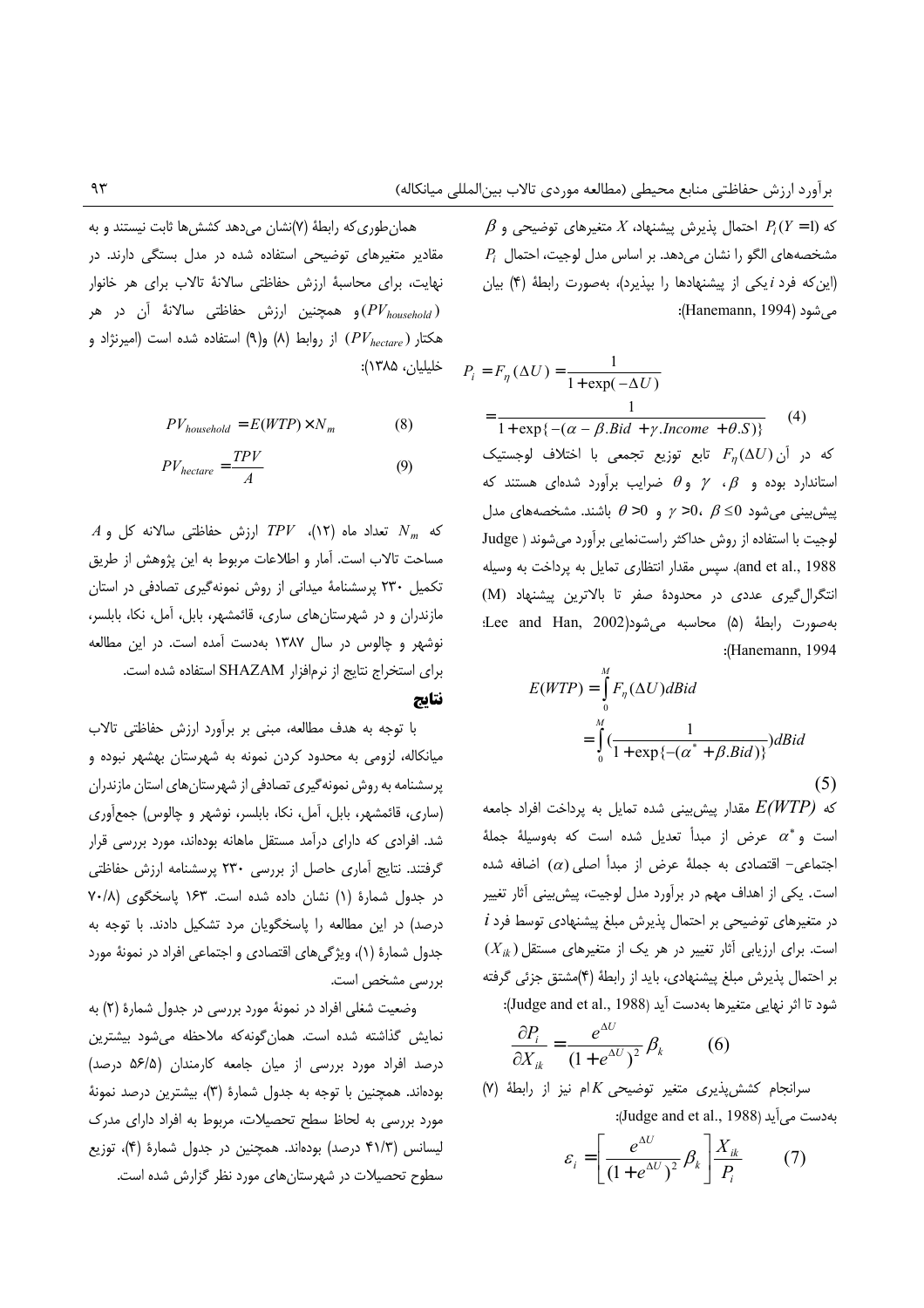| حداكث             | حداقل    | انحراف معيار   | ميانگين                              | متغيرها                       |
|-------------------|----------|----------------|--------------------------------------|-------------------------------|
| ۷۸                | ۱۸       | ۱۱/۹۶۹         | $\tau$ 9/ $\tau$                     | ِسن پاسخگويان (سال)           |
| ⋏                 |          | ۱/۲۱۶          | $\frac{8}{3}$                        | اندازۂ هر خانوار              |
| <b>8.</b>         | <b>۳</b> | ۵۵۲۷۷۰۶        | $\Delta$ . $\Lambda$ ۴۳.۴            | درآمد ماهانه پاسخگویان (ریال) |
| <b>A</b>          | ۱۵۰۰۰۰۰  | <b>NETAVIT</b> | $\lambda\backslash\cdot\Delta\cdots$ | در آمدماهانه خانوار (ريال)    |
| $V \cdots \cdots$ | ۳.       | ۶۵۶λννλ        | 55577777                             | هزينه ماهانه (ريال)           |

## جدول شمارة (1): ويژگىهاى اجتماعى و اقتصادى نمونة مورد بررسى در پرسشنامة ارزش حفاظتى

(منبع: يافتههاى تحقيق)

#### جدول شمارة (2): مشاغل افراد مورد بررسي در يرسشنامة ارزش حفاظتي

| جمع                 | موارد ديكر | ىا:نە<br>نشسته | کا. گ<br><b>.</b> | أ;اد         | کا, مند | متخصص | سعا   |
|---------------------|------------|----------------|-------------------|--------------|---------|-------|-------|
|                     |            |                | 1.11              | $\mathbf{u}$ | سہ      |       | تعداد |
| $\bullet$ $\bullet$ |            | $\sqrt{ }$     | سر<br>,,          | $\cdots$     | ۵۶/۵    | いパ    | در صد |

(منبع: يافتههاى تحقيق)

#### جدول شمارة (3): سطح تحصیلات افراد مورد بررسی در پرسشنامة ارزش حفاظتی

| جمع                    | فوق لیسانس و بالاتر | لىسانس | فوق ديپلم | ديپلم                                | پایین تر از دیپلم | سطح تحصيلات |  |
|------------------------|---------------------|--------|-----------|--------------------------------------|-------------------|-------------|--|
| rr.                    | ويولدوا             | ۹۵     |           | ۵۶                                   |                   | تعداد       |  |
| ۱۰۰                    |                     | $f\$   | ۱۷/۴      | $\mathbf{Y} \mathbf{Y} / \mathbf{Y}$ |                   | د، صد       |  |
| (منبع: يافتههاي تحقيق) |                     |        |           |                                      |                   |             |  |

|          | --    | رر س                 | <b>J.J-</b>             |       |       | . ۱۳۷۳ - ۱۳۷۳ م. ۱۳۷۳ - ۱۳۷۳ - ۱۳۷۳ - ۱۳۷۳ - ۱۳۷۳ - ۱۳۷۳ - ۱۳۷۳ - ۱۳۷۳ - ۱۳۷۳ - ۱۳ |                      |                     |
|----------|-------|----------------------|-------------------------|-------|-------|------------------------------------------------------------------------------------|----------------------|---------------------|
| جمع      | چالوس | نوشهر                | نكا                     | أمل   | بابل  | ا قائمشىم                                                                          | ساری                 | سطح تحصىلات         |
| ۱۰۰      | ٠     | <b>TA/AV</b>         | <b>TA/QV</b>            | ۱۴/۲۹ | ۱۴/۲۹ | ۱۴/۲۹                                                                              | ٠                    | پایین تر از دیپلم   |
| ۱۰۰      | ۱۰/۷۱ | ۱۹/۶۴                | 18/07                   | ۱۷/۸۶ | ۱۰/۷۱ | $\lambda$ /٩٣                                                                      | ۱۶/۰۷                | ديپلم               |
| ۱۰۰      | ۱۵    | $\ddot{\phantom{1}}$ | ۱۷/۵                    | ۱۲/۵  | ٢٠    | ۱۰                                                                                 | ۱۵                   | فوق ديپلم           |
| ۱۰۰      | ۲۳/۱۶ | ۱۵/۷۹                | $\frac{1}{2}$           | ۱۲/۶۳ | ۱۵/۷۹ | $\lambda$ /۴۲                                                                      | $\frac{1}{\sqrt{2}}$ | ليسانس              |
| $\cdots$ | ۲۸/۱۳ | $\gamma/\gamma$      | $\mathbf{r}/\mathbf{v}$ | ۱۸/۷۵ | 5/70  | ۱۲/۵                                                                               | <b>Y\/AA</b>         | فوق ليسانس و بالاتر |

حده الشمارة (4): تمزيع سطح تحصيلات افراد در بريسشنامة ارزش حفاظتي

(منبع: يافتههاى تحقيق)

همچنین، علاوه بر ویژگیهای فوق، با توجه به بررسی نمونه مورد نظر مشخص شد که فقط ١٢ درصد از افراد عضو سازمان های زيست،محيطي غير دولتي (NGO) بودهاند. براي محاسبة WTP افراد برای برأورد ارزش حفاظتی تالاب میانکاله بر اساس پیشپرسشنامه سه مبلغ پیشنهادی ۵۰۰۰، ۱۰۰۰۰ و ۱۵۰۰۰ ریالی در نظر گرفته شده است. که ۱۰۴ پاسخگو (۴۵/۲ درصد) از ۲۳۰ پاسخگو مبلغ پیشنهادی اوَل (۱۰۰۰۰ ریال در ماه) را جهت حفظ تالاب میانکاله نپذیرفتند. ۱۲۶ نفر (۵۴/۸ درصد) اولین پیشنهاد را پذیرفتند و هنگامی که پیشنهاد پایینتر (۵۰۰۰ ریال در ماه) ارائه شد، ۷۳ نفر (۳۱/۷ درصد) پیشنهاد دوم را نپذیرفتند و بیان کردند پیشنهاد پایینتری مطرح شود، درحالی که ۳۱ نفر (۱۳/۵ درصد) آنرا پذیرفتند. آن دسته از پاسخگویان که اولین پیشنهاد (۱۰۰۰۰ ریال در ماه) را پذیرفتند در گروه پیشنهاد

بالاتر قرار گرفتند که آیا حاضر به پرداخت ۱۵۰۰۰ ریال در ماه برای حفاظت تالاب میانکاله هستند؟ که در این میان، ۶۷ پاسخگو (۲۹/۱ درصد) پیشنهاد سوم را نپذیرفته و ۵۹ نفر (۲۵/۷ درصد) این پیشنهاد را پذیرفتند. بهطورکلی، ۶۸/۳ پاسخگویان حاضر به پرداخت مبلغی برای حفاظت تالاب بین المللی میانکاله بودند. از ۳۱/۷ درصد افرادی که هیچ تمایلی به پرداخت برای حفاظت این تالاب نداشتهاند، ١٩/٩ درصد معتقد بودند دولت بايد هزينههاى حفاظت تالاب را بپردازد، ٨/۴ درصد اظهار داشتند که استفادهکنندگان تالاب میانکاله باید بپردازند و ۳/۴ درصد نیز اعتقاد داشتند درآمد آنها کفاف پرداخت هزینههای حفاظتی را نمی دهد. تجزیه و تحلیل اظهارات تمایل به پرداخت پاسخگویان این فرصت را فراهم کرده تا انتظارات در هر نظریهٔ اقتصادی مورد بررسی قرار گیرد. همچنین، فرصتی برای میزان اعتبار ۹۴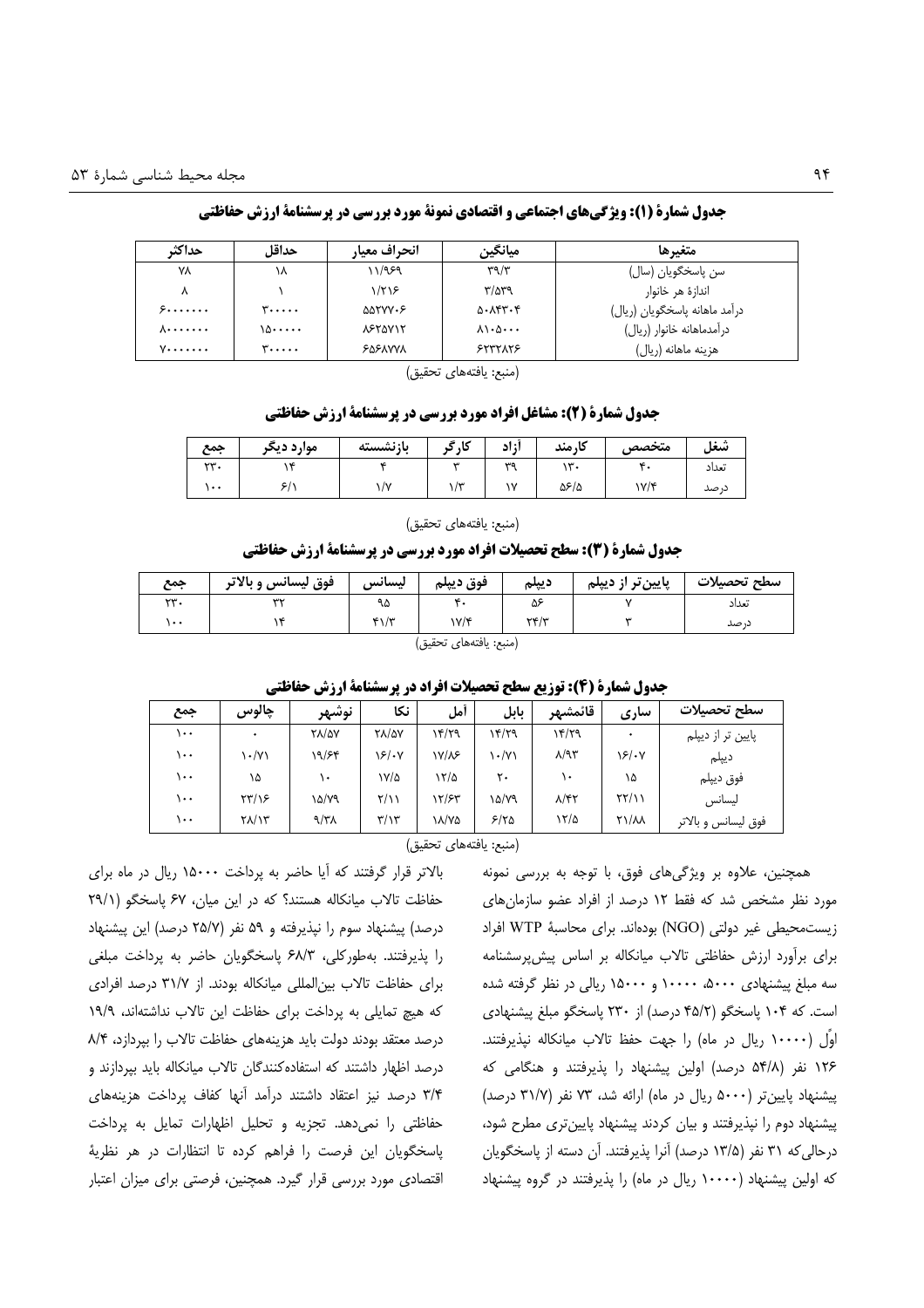یرسشنامه به وجود آمده است تا مشخص شود که سؤالات به طور كاملاً صحيح با پاسخگويان ارتباط برقرار كرده است، يا خير. نتايج حاصل از برآورد مدل لوجیت برای برآورد ارزش حفاظتی تالاب میانکاله در جدول شمارهٔ (۵)نشان داده شده است.

ضریب برآوردی متغیر پیشنهاد که مهمترین متغیر توضیحی در WTP برای ارزش حفاظتی تالاب میانکاله است مبین آن است که متغیر پیشنهاد (Bid)، در سطح یک درصد معنی دار است و علامت منفی آن نشان می دهد که تحت سناریوی بازار فرضی، چنانچه مبلغ ييشنهادي براي حفاظت تالاب ميانكاله افزايش يابد، احتمال يذيرش این مبلغ از سوی افراد کاهش خواهد یافت و بالعکس. همان طورکه از برآورد کشش این متغیر نیز پیداست، با افزایش یک درصدی در مبلغ پیشنهادی، احتمال پذیرش این مبلغ و بله گفتن در تمایل به پرداخت برای حفاظت تالاب میانکاله معادل ۰/۹۲۴ درصد کاهش می یابد. ضمن آن که با توجه به اثر نهایی این متغیر، با افزایش یک واحدی در

قیمت پیشنهادی، احتمال پذیرش مبلغ برای پرداخت بابت حفاظت این تالاب، معادل ۰/۰۰۰۰۹۱۱ واحد كاسته خواهد شد. ضريب برآوردى متغیر درآمد از نظر آماری در سطح ۱۰ درصد معنی دار شده است و علامت مطابق با انتظار، مثبت است كه مبين افزايش احتمال تمايل به يرداخت براي حفاظت تالاب ميانكاله با افزايش درآمد افراد است. با افزایش یک درصدی در درآمد افراد، احتمال پذیرش مبالغ پیشنهادی ۰/۱۰۱ درصد افزایش یافته و با افزایش هر ریال به درآمد افراد احتمال یذیرش این مبالغ ۱/۰۷×۱/۰ واحد افزایش خواهد یافت. با معنی دار شدن متغیر جنسیت در سطح ۵ درصد، می توان نتیجه گرفت که با اضافه شدن یک درصد در تعداد مردان، احتمال پذیرش مبالغ پیشنهادی برای حفاظت تالاب میانکاله، ۱۳۶/۰ درصد افزایش یافته و با افزایش یک نفر از مردان نسبت به زنان، احتمال پذیرش مبالغ مذكور ١٨٩/٠ درصد افزايش خواهد يافت.

| <b>اثر نہایی</b>                                                                                                                                                                                                                      | مقادیر کشش                  | ارزش أماره t                             | ضرایب براورد                                                             | متغيرها                      |  |  |
|---------------------------------------------------------------------------------------------------------------------------------------------------------------------------------------------------------------------------------------|-----------------------------|------------------------------------------|--------------------------------------------------------------------------|------------------------------|--|--|
|                                                                                                                                                                                                                                       | $-\cdot/\cdot\sqrt{2}$      | $-\cdot/7$                               | $-\cdot/\mathfrak{r}\cdot\Delta$                                         | ضريب ثابت                    |  |  |
| $-1$ 911                                                                                                                                                                                                                              | $-\cdot$ /954               | $-\Delta/Y$ \ $V^{\times \times \times}$ | $-\cdot/\cdot\cdot\Delta$ ۹                                              | پیشنهاد                      |  |  |
| $\sqrt{\cdot \gamma} \times \sqrt{\cdot}^{\gamma}$                                                                                                                                                                                    | $\cdot/\wedge\cdot\wedge$   | $1/\gamma$ ۶.                            | $1/x1 \cdot y^{-1}$                                                      | درآمد ماهانهٔ فرد            |  |  |
| $-\cdot/\cdot\cdot\cdot\wedge$                                                                                                                                                                                                        | $-\cdot/\cdot$ \&           | $-\cdot/\cdot \lambda$                   | $-\cdot/\cdot\cdot$ ۲                                                    | سن                           |  |  |
| .114                                                                                                                                                                                                                                  | $\cdot$ /۱۳۶                | $Y/\lambda\Delta Y^{\times\mathbf{X}}$   | $1/\tau$ ۴۱                                                              | جنسيت                        |  |  |
| $\cdot$ / $\Upsilon$                                                                                                                                                                                                                  | $\cdot/\gamma$ ۶.           | Y/9.50                                   | .18A                                                                     | شغل                          |  |  |
| $\cdot/\gamma \cdot \tau$                                                                                                                                                                                                             | $\cdot$ /۳۲۲                | $1/\lambda f \lambda^x$                  | .751                                                                     | سطح تحصيلات                  |  |  |
| $\cdot/\tau \cdot \tau$                                                                                                                                                                                                               | $\cdot/\cdot\lambda\lambda$ | $\cdot/\Delta$                           | $\cdot/\gamma\tau\tau$                                                   | تعداد افراد خانوار           |  |  |
| $-\frac{\epsilon}{\sqrt{2}}$                                                                                                                                                                                                          | $-\cdot/\cdot$ 94           | $-\frac{1}{\sqrt{2}}$                    | $-\lambda/\cdot Y \times \lambda \cdot$ <sup>-<math>\lambda</math></sup> | هزينة ماهانة خانوار          |  |  |
| $\cdot$ /٣٢٣                                                                                                                                                                                                                          | .751                        | $\cdot$ /۶.۳                             | Y/Y                                                                      | عضویت در سازمانهای زیستمحیطی |  |  |
| $-\cdot/\cdot$ ۴۷                                                                                                                                                                                                                     | $-\cdot/\cdot79$            | $-\cdot/\Delta \cdot 5$                  | $\cdot$ /۳ $\cdot$ ۸                                                     | دفعات بازديد                 |  |  |
| آماره نسبت راستنمایی: ۲۵۱/۰۱۱<br>احتمال آماره نسبت راستنمايى: ٠/٠٠٠<br>درصد پیش بینی صحیح: ۹۴۷/۰<br>ضريب تعيين مك فادن، مادالا و استرلا بهترتيب: ٠/٧٩٢ ، ٠/۶۶۴ و ٨٨٨٥.<br>××، ×× و × به ترتیب معنیداری آماری در سطح یک، پنج و ده درصد |                             |                                          |                                                                          |                              |  |  |

جدول شمارة (5): نتايج برآورد مدل لوجيت براي برآورد ارزش حفاظتي تالاب ميانكاله

افزایش خواهد یافت و با افزایش هر فرد به گروه متخصص احتمال پذیرش مبالغ پیشنهادی ۰/۱۳۲ واحد افزایش می یابد. ضریب متغیر سطح تحصیلات در سطح ۵ درصد با علامت قابل پیش بینی مثبت، معنی دار شده است. این علامت مثبت نشان می دهد که سطح تحصیلات بالاتر احتمال بله در WTP را برای حفاظت تالاب میانکاله ضریب برآوردی برای متغیر شغل افراد در سطح یک درصد معنیدار شده است که نشان میدهد با افزایش تعاد مشاغل افراد و افزايش سطح تخصص و مهارت آنها احتمال بله در WTP افزايش می یابد. با افزایش یک درصدی در سطح تخصص و مهارت افراد در نمونه مورد بررسی، احتمال پذیرش مبالغ پیشنهادی ۰/۷۶۰ درصد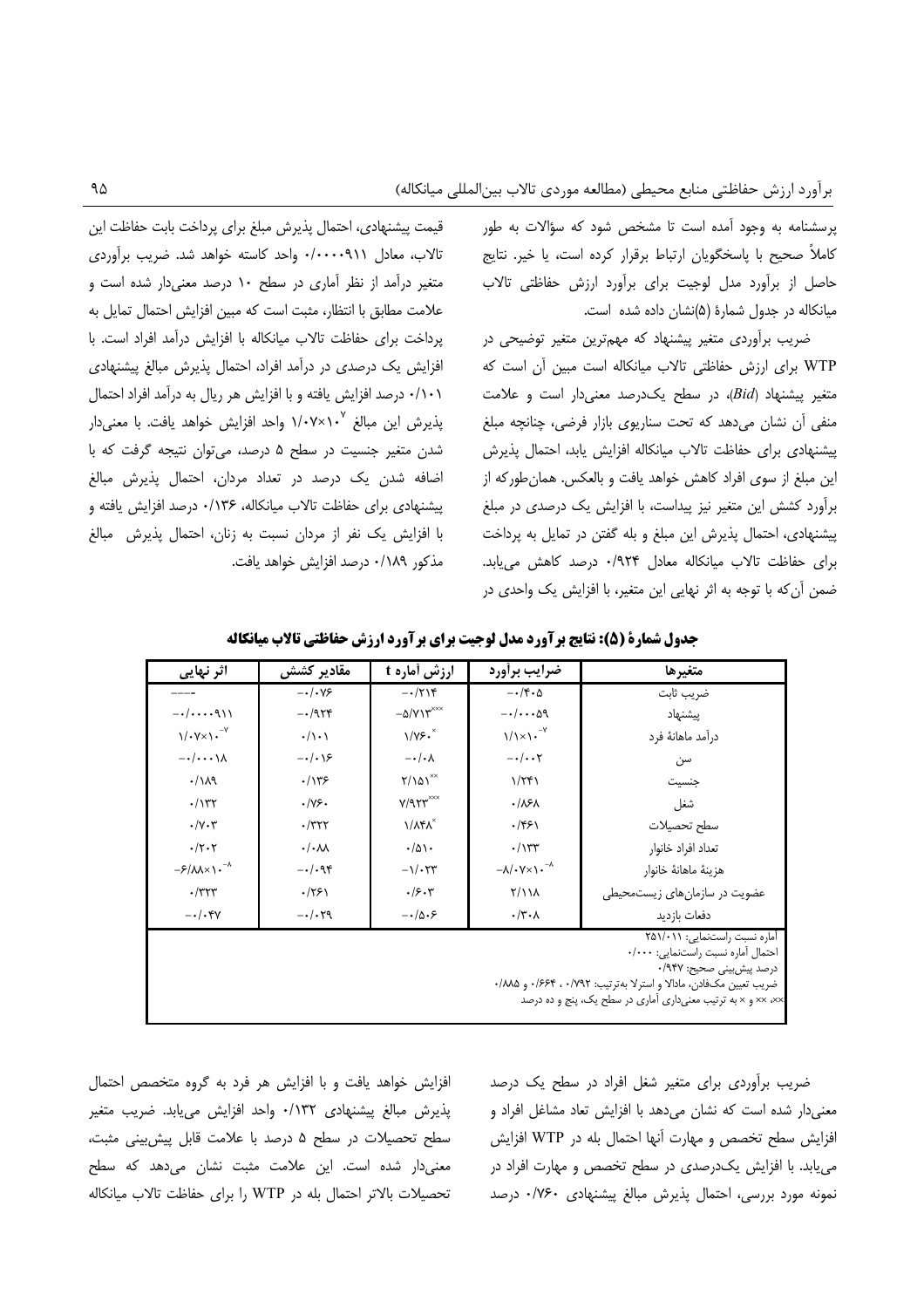افزایش میدهد. با توجه به برآورد کشش این متغیر، با افزایش یک درصدی در سطح تحصیلات افراد، احتمال پذیرش در تمایل به پرداخت برای برای حفاظت این تالاب معادل ۰/۳۲۲ درصد افزایش می یابد. ضمن أن که با توجه به اثر نهایی این متغیر، با افزایش یک واحدی در سطح تحصیلات، احتمال پذیرش پرداخت، معادل ۰/۷۰۳ واحد افزایش خواهد یافت. آمارهٔ برآورد شدهٔ نسبت راستنمایی، که در سطح یک درصد معنیدار است، مبین آن است که در مدل لوجیت مورد بررسی، متغیرهای توضیحی توانستهاند بخوبی متغیر وابسته را توصيف كنند.

در نتیجه با توجه به معنیداری این آزمون، نمیتوان همزمان تمام متغیرها را صفر فرض کرد. ضریب تعیین مک فادن (۷۹/۲ درصد) نشان مىدهد متغيرهاى توضيحى مدل، تغييرات متغير وابسته را بخوبی توضیح دادهاند. همچنین، آماره مادالا و استرلا مؤید این مطلب هستند. بر اساس آمارهٔ درصد پیش بینی صحیح که ۹۴/۷ درصد بهدست آمده است، مدل برآورد شده مورد نظر توانسته با توجه به متغیرهای توضیحی، درصد بالایی از مقادیر متغیر وابسته را پیش بینی کند. به بیان دیگر، تقریباً ۹۴/۷ درصد از پاسخگویان، تمایل به پرداخت پیش بینی شده بله یا خیر را با ارائهٔ نسبتی کاملاً مناسب با اطلاعات، بهدرستی اختصاص دادهاند.

پس از برآورد مدل لوجیت، مقدار پیش بینی شده متوسط تمایل به پرداخت، برای حفاظت تالاب میانکاله بر اساس انتگرال گیری عددی در محدودهٔ صفر تا پیشنهاد بیشینه (۱۵۰۰۰۰ ریال)، براساس رابطه(۵) برابر ۶۷۷۸/۵۹ ریال برآورد میشود. بنابراین، به عنوان نتیجه گیری در این بخش، متوسط WTP ماهانه هر خانوار جهت حفاظت از تالاب بین|لمللی میانکاله، ۶۸۷۸/۶ ریال برآورد شده که با توجه به رابطة (٨)، متوسط WTP سالانه براى هر خانوار ٨٢٥۴٣/٢ ريال تعيين مي شود.

به عبارت دیگر، هر خانواده مورد بررسی در این مطالعه حاضر است سالانه ٨٢٥۴٣/٢ ريال از درآمد خود را براي حفاظت تالاب میانکاله و جلوگیری از تخریب أن بپردازد. با توجه به این که تالاب میانکاله تالابی ملی و بینالمللی است و اگر بتوان فرض کرد که این مبلغ برای هر خانوار ایرانی قابل تعمیم باشد، بر اساس رابطة (٩) و با توجه به ۱۷۴۹۵۶۴۶ خانوار کشور (مرکز آمار ایران، ۱۳۸۶) و همچنین مساحت تالاب میانکاله (۶۸۸۰۰ هکتار)، ارزش حفاظتی سالانه هر هكتار اين تالاب، بهطور تقريبي، معادل ٢٠/٩ ميليون ریال برآورد مے شود.

### بحث و نتیجهگیری

با توجه به اهمیت منابع محیطی در حفظ و بقای طبیعت و تداوم توسعه پایدار، حفاظت از این منابع بسیار حایز اهمیت خواهد بود. در این راستا، تالاب میانکاله بهعنوان یکی از دو تالاب بین المللی شمال ایران، نقش مهمی در بقای اکوسیستم طبیعی کشور داشته و به جهت أنکه سکونتگاه گونههای نادر جانوری و گیاهی است، از اهمیت شایان ذکری برخوردار است.

پس از برآورد الگوی مورد نظر، متوسط تمایل به پرداخت ماهانهٔ هر خانوار برای ارزش حفاظتی این تالاب، ۶۸۷۸/۶ ریال برآورد شد که می تواند به عنوان مبنایی برای سیاستگذاری مالیاتی بهینه در استان مطرح شود. با توجه به این مبلغ، ارزش حفاظتی سالانه این تالاب بطور تقریبی، معادل ٢٠/٩ میلیون ریال در هکتار خواهد بود.

با توجه به نتايج اين مطالعه، متغيرهاى پيشنهاد، درآمد افراد، جنسیت، شغل و سطح تحصیلات اثر معنیداری بر پذیرش مبالغ پیشنهادی برای حفاظت از این تالاب بین المللی داشتهاند. بنابراین، حمایتهای درآمدی از افراد با سطوح پایینتر درآمدی میتواند نقش مؤثری در حفظ و بقای این تالاب و جلوگیری از تخریب أن داشته باشد. با وجود فقر درآمدی در میان خانوار، اهمیت برای حفظ محیط زیست بسیار کمرنگ بوده و منابع محیطی و طبیعی با وجود فقر درآمدی خانوار بیش از پیش در خطر نابودی قرار خواهند داشت. به دلیل آنکه بیشتر ساکنان استان دارای مشاغل کشاورزی و فعالیتهای مرتبط با آن هستند، سیاستگذاری مناسب در این بخش علاوه بر توسعهٔ کشاورزی در استان میتواند اثر چشمگیری بر افزایش تمایل به پرداخت افراد برای حفاظت از تالاب بین|لمللی میانکاله داشته باشد.

همان گونه که ملاحظه شد مردان نسبت به زنان در حفاظت از تالاب میانکاله تمایل بیشتری در پرداخت داشتهاند و با توجه به این که سرپرست خانوار بیشتر از میان مردان بودهاند، میتوان به پرداخت بیشتر خانوارهای کشور برای حفاظت از تالاب میانکاله امیدوار بود، ضمن آن که لازم است تا در میان زنان نیز فعالیتهای آموزشی و ترویجی براي روشن شدن اهميت واقعي اين تالاب انجام گيرد.

همچنین به دلیل این که سطوح سواد در استان در بین زنان کمتر از مردان است و با توجه به معنى دار شدن متغير تحصيلات، توسعهٔ آموزش در بین زنان استان میتواند به افزایش تمایل پرداخت آنها برای حفاظت از تالاب بين|لمللي ميانكاله منجر شود.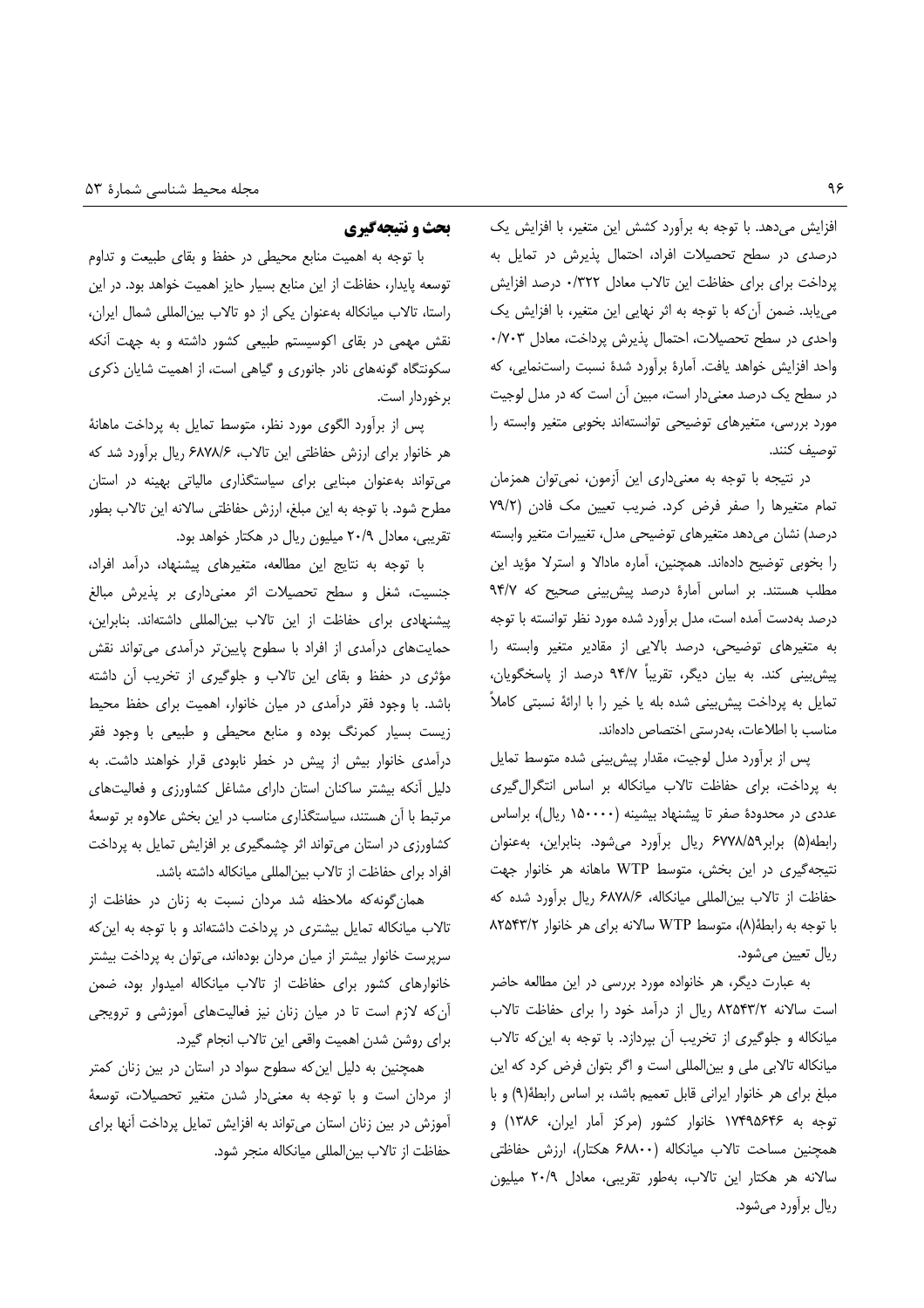با افزایش سطح تخصص مشاغل افراد، توان آنها برای پرداخت شمال کشور، برنامهریزی مناسبتر و تحقیقات بیشتر در این زمینه بابت حفاظت از منابع محیطی افزایش مییابد. در واقع علاوه بر سطح درآمد، سطح أگاهي افراد از اهميت منابع محيطي موجب افزایش حفاظت از این منابع خواهد شد. همچنین، با توجه به معنیدار شدن سطح تحصیلات، تلاش در جهت تخصص گرایی و افزایش تحصیلات افراد، عاملی مهم برای پذیرش مبالغ پیشنهادی جهت حفاظت از منابع محيطى وطبيعى وبويژه تالاب بين المللى میانکاله خواهد بود. با توجه به اهمیت حفظ منابع محیطی، بویژه در

### مناتع مورد استفاده

امیرنژاد، ح. ۱۳۸۶. برآورد ارزش حفاظتی پارک ملی گلستان با استفاده از تمایل به پرداخت افراد. مجلهٔ اقتصاد و کشاورزی، جلد ۱، شمارهٔ ۳.

امیرنژاد، ح و خلیلیان، ص. ۱۳۸۵. تعیین ارزشهای حفاظتی و تفرجی پارک جنگلی سیسنگان نوشهر با استفاده از تمایـل بـه پرداخـت افـراد. مجلـهٔ پـژوهش و سازندگی، شمارهٔ ۱۹، صفحهٔ ۱۵ تا ۲۴.

ضروری خواهد بود.

يادداشتها

سازمان شیلات استان مازندران. ۱۳۸۷. مرکز آمار و اطلاعات.

سازمان حفاظت محيط زيست استان مازندران. ١٣٨٧. مركز اطلاع ساني.

عسکری، ع و مهرگان، ن. ۱۳۸۰. برآورد تمایل به پرداخت بازدیدکنندگان میـراث تـاریخی فرهنگـی بـا اسـتفاده از : CVM نمونـه گـنجنامـهٔ همـدان. مجلـهٔ يژوهش هاي اقتصادي، شمارهٔ اوًل، صفحهٔ ۹۳ تا ۱۱۵.

فليجي، ن. ١٣٨۴. ارزشگذاري اقتصادي منابع زيست محيطي، تالاب انزلي. رسالۀ دكتري، دانشگاه آزاد اسلامي، واحد علوم و تحقيقات، ٢٥٠ صفحه.

مرکز آمار ایران. ۱۳۸۶. سرشماری نفوس و مسکن سال ۱۳۸۵.

Amirnejad, H. and et al. 2006. Estimating the existence value of north forest of Iran by using a contingent valuation method. Ecological Economics, 58:665-675.

Bocksteal, N. E. and K. E., McConnell, 2007. Environmental and Natural Resource Valuation with Revealed Preferences (A Theoretical Guide to Empirical Models). Published by Springer.

Duffield, J. 1997. Nonmarket valuation and the courts: The case of the Exxon Valdez. Contemporary Economic Policy,  $15(4)$ : p. 98.

Farber, S. and et al. 2006. Linking Ecology and Economics for Ecosystem Management. Bioscience, 56(2): p. 121.

Greene, W.H. 2002. Econometric Analysis. Fifth edition, Prentice Hall.

Hadker, N. and et al. 1997. Willingness-to-pay for Borivil National park: evidence from a contingent valuation. Ecological Economics, 21: 105-122.

Hanemann, W.M. 1984. Welfare Evaluation in Contingent Valuation Experiments with Discrete Responses. American Journal of Agricultural Economics, 66:332-341.

1-Contingent Valuation Method(CVM)

2-Ciriacy-Wantrup

3-Robert K. Davis

4-Willingness To Pay(WTP) 5-Utility Difference Model